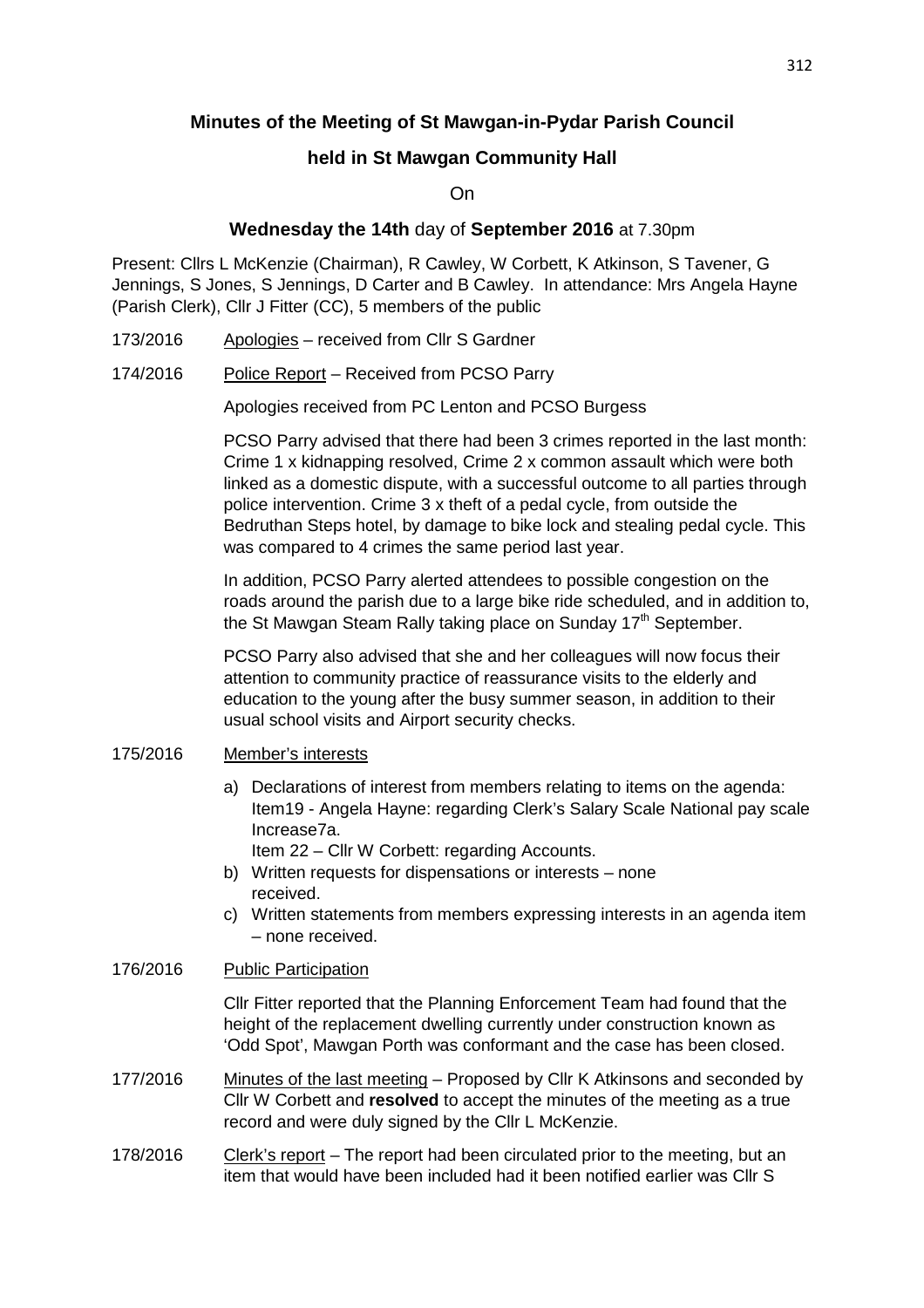Gardner's wish to step down from the Transport and Rights of Way Working Group. Cllr D Carter volunteered to fill the vacancy.

- 179/2016 Planning New applications to discuss and decide on response to Cornwall Council.
	- i **PA16/07363**. Applicant: Mr Michael Taylor. Proposal: Extension of existing house and construction of new single storey, earth sheltered house. Location: St Agnes, Mawgan Porth Hill, Mawgan Porth. Cllr W Corbett proposed and Cllr G Jennings seconded and it was **resolved** to object to this application. Although the extension to the exisiting dwelling could be supported, the application was also for a separate new dwelling within the garden which appeared to the PC to be contrary to policy.
	- ii **PA16/07370**. Applicant: Mr Andrew Williams. Proposal: Application for variation of condition 2 roof finish in respect of decision PA15/10158. Location: The Shed St Mawgan. Cllr K Atkinson proposed and Cllr W Corbett seconded and it was **resolved** that the council have no objection to this application.
	- iii **PA16/02316/PREAPP**. Applicant: Cassa Miller. Pre-application advice for one dwelling on disused vacant land Location: Land West of Three Corners, Trenance, Mawgan Porth. It was **resolved** to write to the LPA expressing the strong view that the residential development of currently-undeveloped land within the Trenance Area of Special Character was contrary to both existing and emerging planning policy and would not be supported by the PC.
	- iv **PA16/07832**. Applicant: Mr Terry Thomas. Tree works to trees within a conservation area - Reduce height of Goat Willow from 6.5m to 4m and Ash from 9m to 5m. Location: Hellings Lanvean St Mawgan. Cllr W Corbett proposed and Cllr K Atkinson seconded and it was **resolved** to leave the matter to the discretion of Cornwall Council's tree officer.
	- v **PA16/08014**. Applicant: Mr A Kingston. Proposal: Proposed extension including balcony. Location: 5 Lanherne Avenue, Carloggas, St Mawgan. Cllr K Atkinson proposed and Cllr W Corbett seconded and it was **resolved** to raise no objection to this application, but to recommend that obscured glass be a condition in respect of privacy for the occupants of No. 3 Lanherne Avenue.
	- vi **PA16/02472/PREAPP**. Applicant: Mr Bertrand Louvreux. Pre-application advice for Listed Building - temporary replacement of sash window with a door, inclusion of a projector screen, overboarding of existing low quality floor with a new timber floor. Location: The Old Rectory, St Mawgan. Cllr K Atkinson proposed and Cllr W Corbett seconded and it was **resolved** to raise no objection to the pre-application.
	- vii **PA16/07495.** Applicant: Mr Richards Holt Lloyd International Ltd. Proposal: Change of use of redundant hanger (PMTD.18) to provide storage and distribution centre (use class B8). Location: Southern Hangar 4, Aerohub, Cornwall Airport, Newquay. Cllr K Atkinson proposed and Cllr W Corbett seconded and it was **resolved** to raise no objection to the application.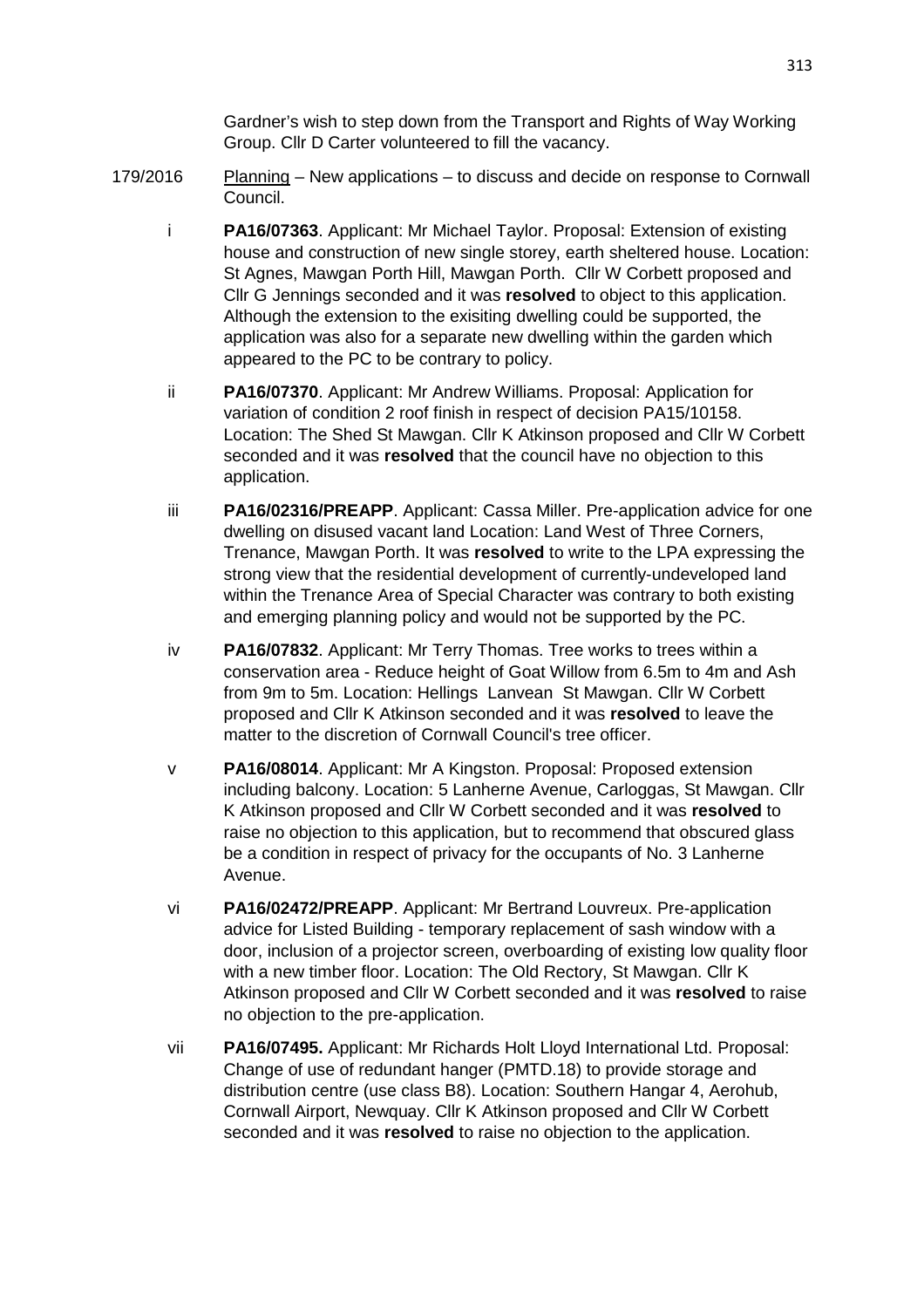Standing order 3e was suspended to allow representatives from Holt Lloyd International Ltd (in attendance) to explain that the applicants had secured a 10-year lease resulting in this Change of Use application PA16/07495.

Standing orders were resumed.

- 180/2016 Any other planning applications received from Cornwall Council by the time of the meeting. None received.
- 181/2016 Advices and decisions by Cornwall Council circulated prior to meeting.
	- i. **PA16/05931 WITHDRAWN** Applicant: Mr and Mrs Griffiths. Proposal: Outline application for proposed construction of Dwelling. Location: Rhodes Cottage, Carloggas, St Mawgan.
	- ii. **PA16/06190 Granted** (CAADs and LUs only) Applicant: Mr and Mrs R Marland. Location: Beaumar, Tredragon Road, Mawgan Porth. Proposal: Lawful development certificate for proposed formation of rear dormer to provide en-suite.
- 182/2016 Planning Enforcement Issues The clerk informed the PC that correspondence had been exchanged with the Countryside Information Officer (East) with regard to the list of proposed works on the South West Coastal Path around Mawgan Porth and would be seeking an update regarding funding application in October.

In addition, the alleged stationing of caravans and camping exceeding the 28 day rule. Location: Lane East of Porth Farm Cottages, Mawgan Porth, TR8 4BP, has been formally registered by the clerk and has been subsequently allocated to a Development Officer at Cornwall Council for investigation.

### 183/2016 Working groups

(a) Amenities – report circulated.

Playground: Cllr L McKenzie stated that Sovereign Play Equipment had visited on 1<sup>st</sup> September to exchange the corroded fittings on the toddler swings. However, only one of the four fittings had been replaced. The clerk has reported this to Sovereign Play Equipment who are addressing the issue.

Church Wall: Mr Mike Farmer has repaired the churchyard wall.

- (b) Transport and rights of way  $-$  to receive report if any. None received. Due to time pressures, the report of public footpaths has been delayed. It was suggested a 'Parish Ramble' may be a possible solution to expedite this by engaging willing parishioners to join in.
- (c) Beach and Environment to receive report if any. None received.
- 184/2016 Burial Ground Notice as to Burial Interment of Ashes into parents' grave (C16) tablet and inscription – Mrs Edith Jean Britton. Permission was **granted**, date and time to be announced by Bodmin Funeral Services.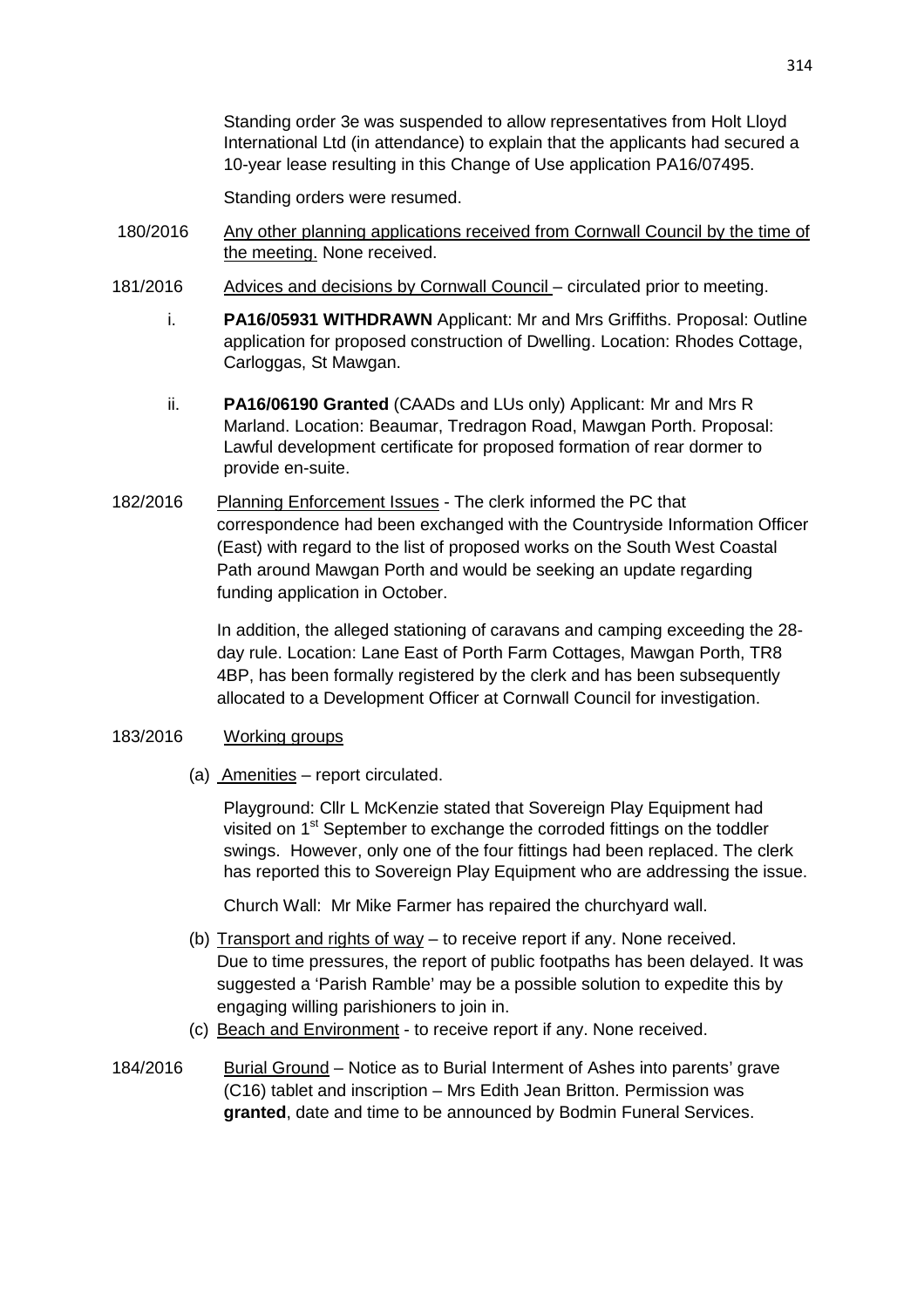- 185/2016 Bus Shelter to agree Contract renewal. Cllr W Corbett proposed and Cllr S Jennings seconded and it was **resolved** to renew the contract awarded to Mr D Vickery.
- 186/2016 St Mawgan Community Hall to discuss fabric of the hall and agree action. As the representative, Cllr B Cawley acknowledged that the exterior and interior paint surfaces are requiring immediate attention. It was proposed by Cllr W Corbett and seconded by Cllr B Cawley and **resolved** that in the first instance the Clerk would formally write to the Hall Committee to ascertain the current position with regard to maintenance of the Community Hall. Secondly, to assist the Hall Committee in achieving a satisfactory outcome for the benefit of the community, Cllr Corbett offered to liaise with the Hall Committee on behalf of the PC, and will report back to the PC at the next meeting.

### 187/2016 Standing Orders:

(a) Code of Conduct – to agree and create a Policy and Action Procedure outline for acting on Code of Conduct decisions (in accordance with Standing Order 16.d).

The motion had been brought by Cllr Gardner, but due to his absence Cllr L McKenzie asked the PC for their views and recommendations. All present agreed a Policy and Action Procedure would be a positive addition which necessitates clarity and transparency. It was therefore agreed, that this discussion be minuted and creation of Policy and Action Procedure deferred to enable Cornwall Association of Local Councils (CALC) to be contacted and identify a suitable narrative.

- (b) 5 day notices to agree and create a variation (in accordance with standing order 11), and requested by seven Parish Council signatories. The following (supported by CALC): 'Where the Planning Authority exercises its protocol and offers the Council a further opportunity to comment or exercise options put to it within a 5-day period, the Clerk to the Council is delegate responsibility to respond, after consultation with Planning Working Group'. Proposed by Cllr L McKenzie and seconded by Cllr S Jennings and **resolved** by the PC to accept, with insertion as a new paragraph 7. Section 17 – Proper Officer.
- 188/2016 Data Protection Act, 1998 (DPA) permission to register at an annual cost of £35 in order to comply with regulations. Cllr W Corbett proposed and Cllr K Atkinson seconded. It was **resolved** to register.
- 189/2016 Financial Risk Assessment circulated. It was agreed to **defer** until October's agenda, in order for the Working Groups to examine the content of the document and report back before moving to adopt.
- 190/2016 General Risk Assessment Review circulated. Due to the size of the document and limited time, it was agreed to **defer** until October's agenda in order for the Working Groups to examine the content of the document and report back before moving to adopt.

The Clerk left the meeting at this juncture.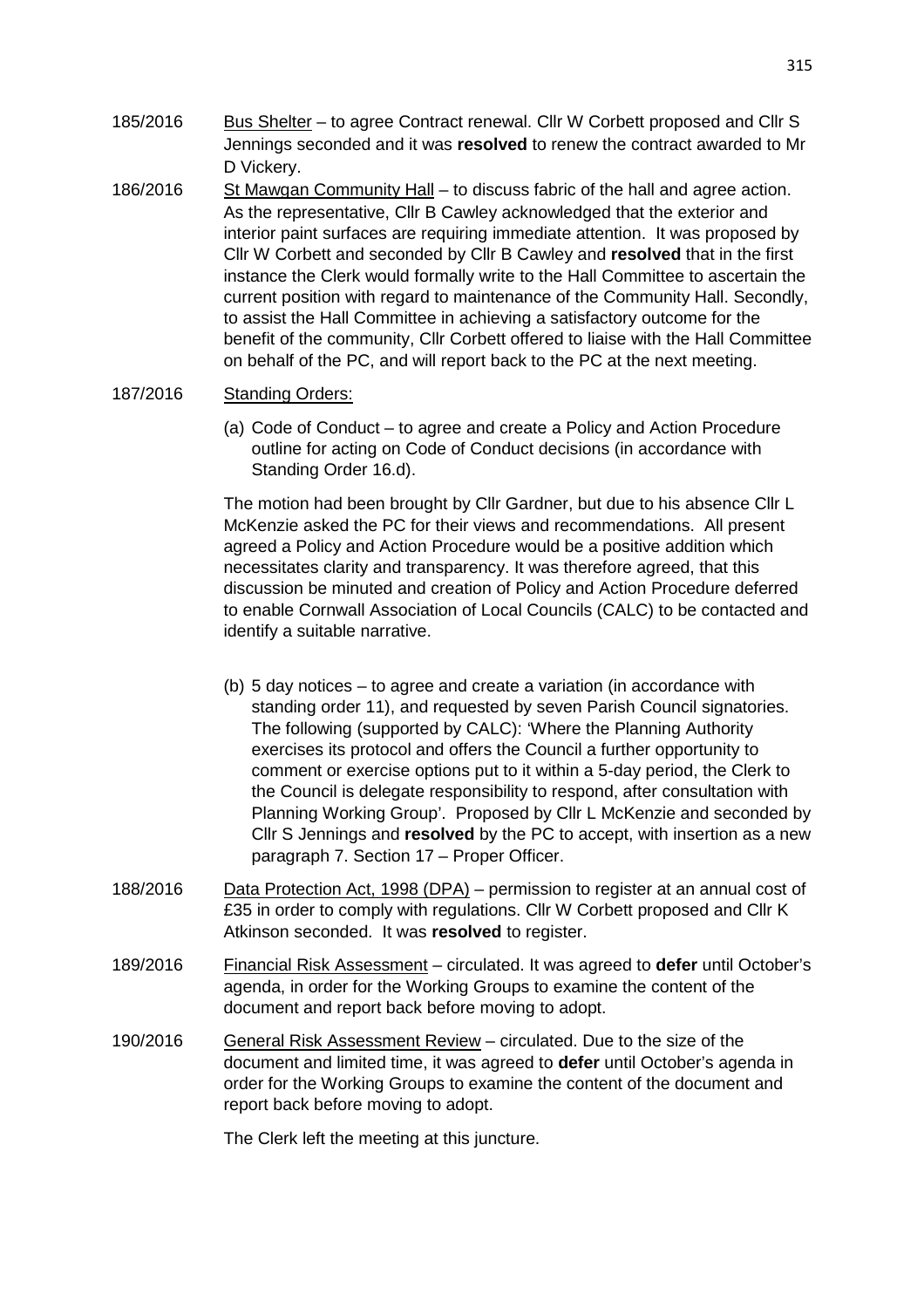191/2016 Clerk's Salary Scale – move to recommend new National Pay Scale increase.

Cllr L McKenzie proposed, and Cllr R Cawley seconded. It was **resolved** to recommend the rates awarded to all Clerk's from the 1<sup>st</sup> April 2016 in line with national policy. Thus, resulting in a backdated payment x four months from commencement of Clerk's contract - 1<sup>st</sup> May 2016 (payable in October).

The Clerk returned to the meeting.

- 192/2016 1 and 1 Webmail Storage to agree to upgrade from 20mb to 50GB at £4.99 per mailbox month + VAT at 20%. Proposed by Cllr Corbett and seconded by Cllr Atkinson. It was **resolved** to upgrade to protect the audit trail.
- 193/2016 To receive reports from meetings -

#### Mawgan Porth Hall

Cllr D Carter will request that minutes be available from Mawgan Porth Hall meetings to feedback to future PC meetings.

#### Newquay Cornwall Airport

Cllr G Jennings was thanked for the interesting report (circulated) to the meeting held on 8<sup>th</sup> September of the Airport Consultative Forum.

194/2016 Accounts – to approve payment of accounts to include Mr M Farmer's account for work to church wall that was submitted after the original accounts sheet was circulated. Cllr S Jennings proposed and Cllr L McKenzie seconded, and it was resolved to approve payment of accounts as listed below:

| <b>Name</b>                  | <b>Details</b><br>Clerk's Salary - August      | <b>Amount</b> |         |
|------------------------------|------------------------------------------------|---------------|---------|
| A Hayne                      |                                                | £636.00       |         |
|                              | Home as office                                 | 15.00         |         |
|                              | <b>Travelling expenses</b>                     | 24.00         |         |
|                              | Expenses: stationery/consumables/ink           | 63.69         | 738.69  |
| <b>Bubb Maintenance</b>      | August: Maintenance                            | £980.00       |         |
|                              | Expenses: July outstanding                     | 34.94         |         |
|                              | And August                                     | 90.13         |         |
|                              | August: Footpaths                              | 360.00        | 1465.07 |
| M Farmer                     | <b>Beach Cleaning - August</b>                 | 765.00        |         |
|                              | Repairs to Churchyard Wall<br>(inv: PC/CW 001) | 250.00        | 1015.00 |
| A Prowse                     | St Mawgan Toilet Clean - August                |               | 210.00  |
| Reef Water Solutions<br>Ltd. | Legionnaires test and service - August         |               | 35.00   |
| Vodafone Ltd.                | Mobile phone - August                          |               | 17.85   |